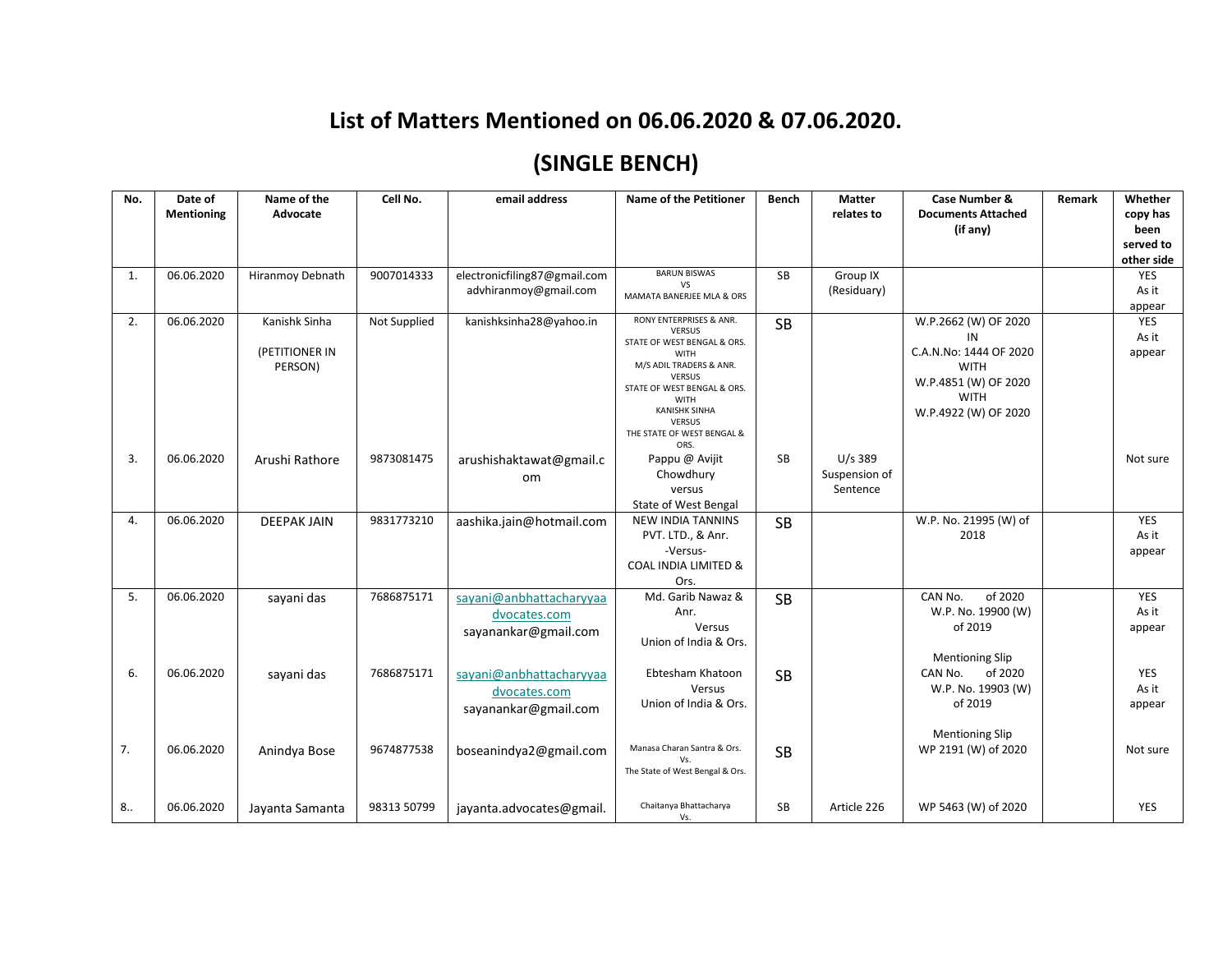|     |                 |                          |             | com                       | The State of West Bengal & Ors. |           |                 |                        | as it           |
|-----|-----------------|--------------------------|-------------|---------------------------|---------------------------------|-----------|-----------------|------------------------|-----------------|
|     |                 |                          |             |                           |                                 |           |                 |                        | appears         |
| 9.  | 06.06.2020      |                          | 98313 50799 |                           | Madan Gayen @ Madan             | <b>SB</b> | U/s 482 / 401   | C.R.R NO. 1039 OF 2020 | YES             |
|     |                 | Jayanta Samanta          |             | jayanta.advocates@gmail.  | Mohon Gayen,                    |           | Cr.P.C          | ARISING OUT OF         | as it           |
|     |                 |                          |             | com                       | Vs.                             |           |                 |                        |                 |
|     |                 |                          |             |                           | The State of West Bengal        |           |                 | C.R.A.N. NO. 2 OF 2020 | appears         |
|     |                 |                          |             |                           |                                 |           |                 | IN                     |                 |
|     |                 |                          |             |                           |                                 |           |                 | C.R.A. NO. 709 OF 2020 |                 |
| 10. | 07.06.2020      | Chiranjib Sinha          |             | sinhachiranjib1985@gmai   | Kumarbhai Manharlal             | <b>SB</b> |                 | (i) G.A. No.  OF 2020  | YES             |
|     |                 |                          |             | I.com                     | Desai                           |           | <b>OS</b>       | G.A. No. 684 OF 2020   | as it           |
|     | <b>ORIGINAL</b> |                          |             |                           | Versus                          |           |                 | APOT No. 18 OF 2020    | appears         |
|     | <b>SIDE</b>     |                          |             |                           | Union of India and              |           |                 |                        |                 |
|     |                 |                          |             |                           | Another                         |           |                 | (ii) G.A. No.  OF 2020 |                 |
|     |                 |                          |             |                           |                                 |           |                 | G.A. No. 685 OF 2020   |                 |
|     |                 |                          |             |                           |                                 |           |                 | APOT No. 19 OF 2020    |                 |
| 11. | 07.06.2020      | <b>DILIP KUMAR MAITI</b> | 9830552878  | dilip.maiti.kol@gmail.com | Dr. Badal Kumar Maity           | <b>SB</b> | <b>MOTION</b>   | W.P. 5505 (W) Of 2020  | <b>NO</b>       |
|     |                 |                          |             |                           | $-Vs-$                          |           |                 |                        | As it           |
|     |                 |                          |             |                           | The State of West               |           |                 |                        | appears         |
|     |                 |                          |             |                           | Bengal & Ors.                   |           |                 |                        |                 |
| 12. | 07.06.2020      | Subhadeep                | 8697112937  | advocatesubho@gmail.co    | Rabi Hela                       | <b>SB</b> |                 | C.R.R. 1250 of 2019    | YES             |
|     |                 | Ghosh                    | 9230682650  | m                         | Vs                              |           |                 | With                   | as it           |
|     |                 |                          |             |                           | The State of West               |           |                 | C.R.A.N. No. 4384 of   | appears         |
|     |                 |                          |             |                           | Bengal and another              |           |                 | 2019                   |                 |
| 13. | 07.06.2020      | Subhadeep                | 8697112937  | advocatesubho@gmail.co    | Manju Singh                     | <b>SB</b> | <b>CIVIL</b>    | C.O. No. 469 of 2020   | <b>NOT SURE</b> |
|     |                 | Ghosh                    | 9230682650  |                           | <b>Vs</b>                       |           | <b>REVISION</b> |                        |                 |
|     |                 |                          |             | m                         | Surinder Singh                  |           |                 |                        |                 |
|     |                 |                          |             |                           |                                 |           |                 |                        |                 |
| 14. | 07.06.2020      | Subhasis Dey             | 9830179711  | subhasisdey74@yahoo.co    | Arun Kumar Giri                 | SB        | Group-VI        | W.P. No. 481 (w) of    | <b>NOT SURE</b> |
|     |                 |                          |             | m                         | Versus                          |           |                 | 2017                   |                 |
|     |                 |                          |             |                           | The Union Of India &            |           |                 |                        |                 |
|     |                 |                          |             |                           | Ors.                            |           |                 |                        |                 |
| 15. | 07.06.2020      | ANAND JHA                | 9903605191  | anandjha.co@hotmail.co    | T. R. Distributor               | <b>SB</b> |                 | W.P. No. 2929 (W) of   | <b>YES</b>      |
|     |                 |                          |             | m                         | -Versus-                        |           |                 | 2020                   | as it           |
|     |                 |                          |             |                           | Assistant Commissioner          |           |                 |                        | appears         |
|     |                 |                          |             |                           | of Income Tax, Circle 26        |           |                 |                        |                 |
|     |                 |                          |             |                           | $(1)$ & Ors.                    |           |                 |                        |                 |
| 26. | 07.06.2020      | ANAND JHA                | 9903605191  | anandjha.co@hotmail.co    | Sanjit Kundu                    | <b>SB</b> |                 | W.P. No. 3838 (W) of   | YES             |
|     |                 |                          |             | m                         | -Versus-                        |           |                 | 2020                   | as it           |
|     |                 |                          |             |                           | <b>Ranaghat Municipality</b>    |           |                 |                        | appears         |
|     |                 |                          |             |                           | & Ors.                          |           |                 |                        |                 |
|     |                 |                          |             |                           |                                 |           |                 |                        |                 |
|     |                 |                          |             |                           |                                 |           |                 |                        |                 |
|     |                 |                          |             |                           |                                 |           |                 |                        |                 |
| 17. | 07.06.2020      | Subhashis Saha           | 98367 55818 | subhashis.law@gmail.com   | Bappaditya Sinha                | SB        |                 | W.P. No. 5455(W) of    | YES             |
|     |                 |                          |             |                           | Versus                          |           |                 | 2020                   | as it           |
|     |                 |                          |             |                           | The State of West               |           |                 |                        | appears         |
|     |                 |                          |             |                           | Bengal & Ors.                   |           |                 |                        |                 |
| 18. | 07.06.2020      | Soumalya Ganguli         | 8145459869  | soumalyaganguli@gmail.c   | Smt. Jamuna Tantubai            | SB        |                 | C.A.N. No. 643 of 2019 | <b>NOT SURE</b> |
|     |                 |                          |             |                           | -Versus                         |           |                 | R.V.W No. 97 of 2017   |                 |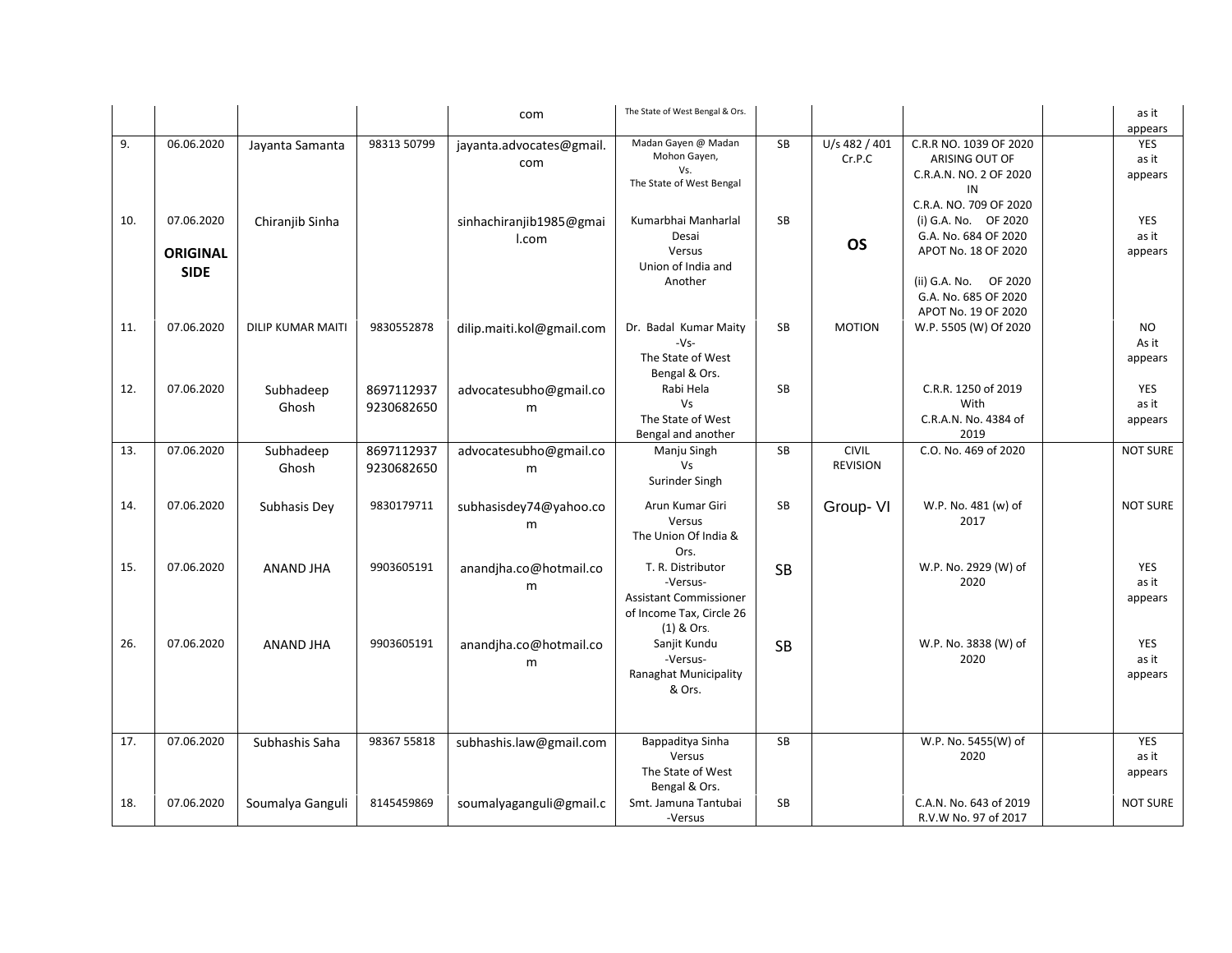| om | Food Corporation of | C.A.N. No. 3941 of 2017 |  |
|----|---------------------|-------------------------|--|
|    | India & Others      | Arising out of          |  |
|    |                     | W.P. No. 16859 (W) of   |  |
|    |                     | 2006                    |  |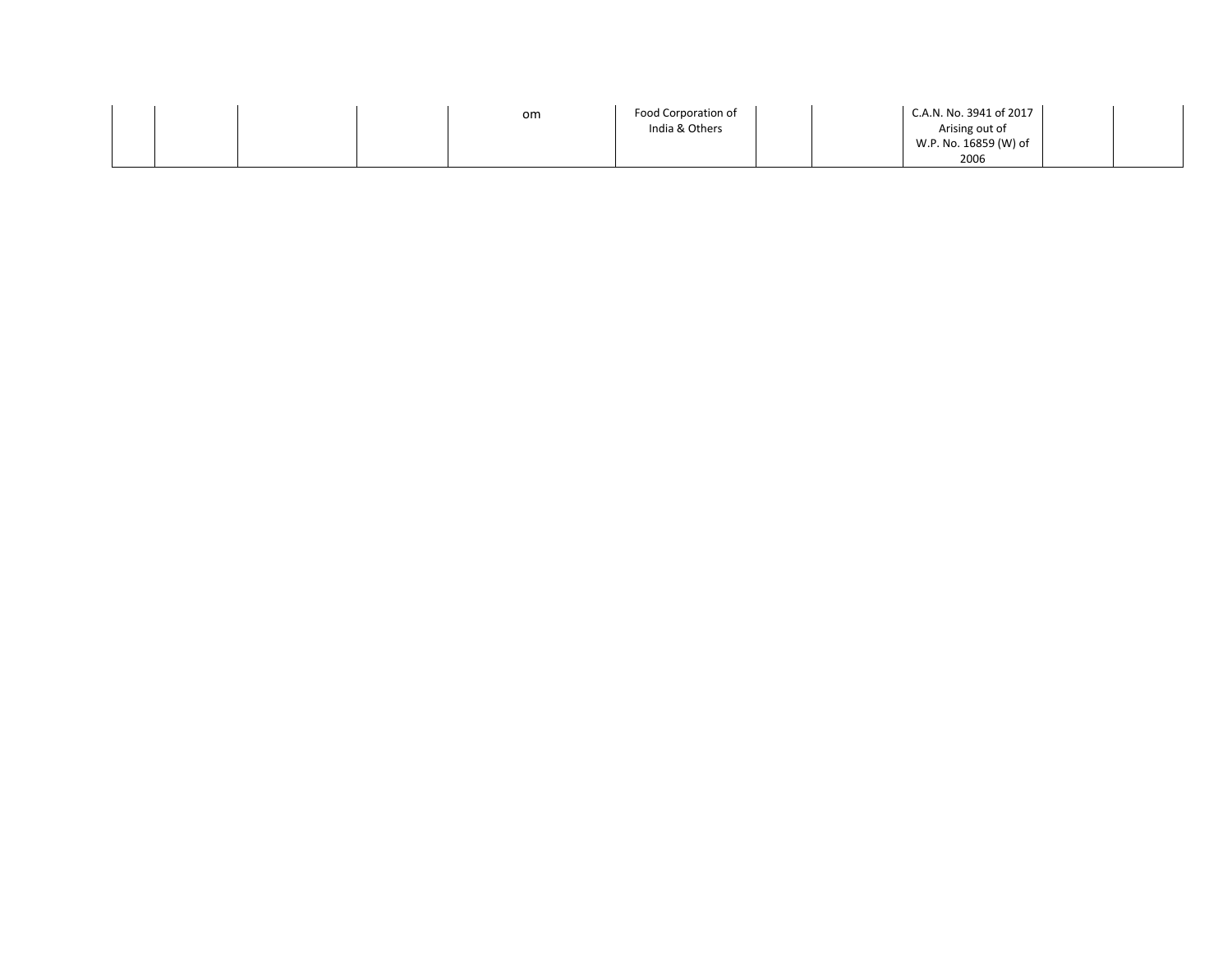## **List of Matters Mentioned on 08.06.2020 & 09.06.2020 (till 12.00 noon)**

## **(Single Bench)**

| No. | Date of<br><b>Mentioning</b> | Name of the<br>Advocate | Cell No.                   | email address                    | <b>Name of the Petitioner</b>                                                       | <b>Bench</b> | <b>Matter</b><br>relates to     | <b>Case Number &amp;</b><br><b>Documents Attached</b><br>(if any) | Remark | Whether<br>copy has<br>been<br>served to<br>other side |
|-----|------------------------------|-------------------------|----------------------------|----------------------------------|-------------------------------------------------------------------------------------|--------------|---------------------------------|-------------------------------------------------------------------|--------|--------------------------------------------------------|
| 1.  | 08.06.2020                   | Sreyanshi<br>Majumdar   | 9088384936                 | sreyanshi.majumdar@gmail.c<br>om | Surabhi Roy<br>-Versus-<br>West Bengal University of<br>Health Sciences & Ors.      | SB           |                                 | W.P. NO. 2012 (W) of<br>2020                                      |        | <b>NOT SURE</b>                                        |
|     |                              |                         |                            |                                  | Sudipta Karmakar<br>-Versus-<br>West Bengal University of<br>Health Sciences & Ors. |              |                                 | W.P. NO. 2011 (W) of<br>2020                                      |        |                                                        |
|     |                              |                         |                            |                                  | Moumita Dubey<br>Vs.<br>West Bengal University of<br>Health Sciences & Ors.         |              |                                 | W.P. NO. 2013 (W) of<br>2020                                      |        |                                                        |
|     |                              |                         |                            |                                  | Mondip Che<br>-Versus-<br>West Bengal University of<br>Health Sciences & Ors.       |              |                                 | W.P. NO. 2015 (W) of<br>2020                                      |        |                                                        |
|     |                              |                         |                            |                                  | Disha Ghos<br>-Versus-<br>West Bengal University of<br>Health Sciences & Ors.       |              |                                 | W.P. NO. 2014 (W) of<br>2020                                      |        |                                                        |
| 2.  | 08.06.2020                   | Ujjal Kumar Ray         | 09433024887<br>08910688299 | ujjalraylawyer@gmail.com         | Arunodoy Shit<br>Versus<br>Union of India & ors                                     | <b>SB</b>    | Group VI                        | YET TO BE PROVIDED<br>(FILED ON JUNE 1, 2020)                     |        | YES<br>As it<br>appear                                 |
| 3.  | 08.06.2020                   | Neil Basu               |                            | basu neil07@yahoo.co.in          | Abu Yosuf<br>-Versus-<br>State of West Bengal<br>& Ors.                             | <b>SB</b>    |                                 | W.P. No. 5456 (W) of<br>2020                                      |        | YES<br>As it<br>appear                                 |
| 4.  | 08.06.2020                   | Ujjal Kumar Ray         | 09433024887<br>08910688299 | ujjalraylawyer@gmail.com         | Rounak Bandyopadhyay<br>Versus<br>Union of India & ors                              | SB           | Group VI                        | W.P. No. 7478 (w) of<br>2018                                      |        | YES<br>As it<br>appear                                 |
| 5.  | 08.06.2020                   | Sananda Ganguli         | 9874796862                 | sanandaganguli07@gmail.<br>com   | Rana Paramanik<br>-Versus-<br>Rinku paramanik @ Das                                 | <b>SB</b>    | <b>CIVIL</b><br><b>REVISION</b> | YET TO BE PROVIDED<br>(FILED ON JUNE 6, 2020)                     |        |                                                        |
| 6.  | 08.06.2020                   | Sananda Ganguli         | 9874796862                 | sanandaganguli07@gmail.          | Arijit Mitra<br><b>VERSUS</b>                                                       | SB           |                                 | W.P.No. 2082 (W) of<br>2020                                       |        | YES<br>As it                                           |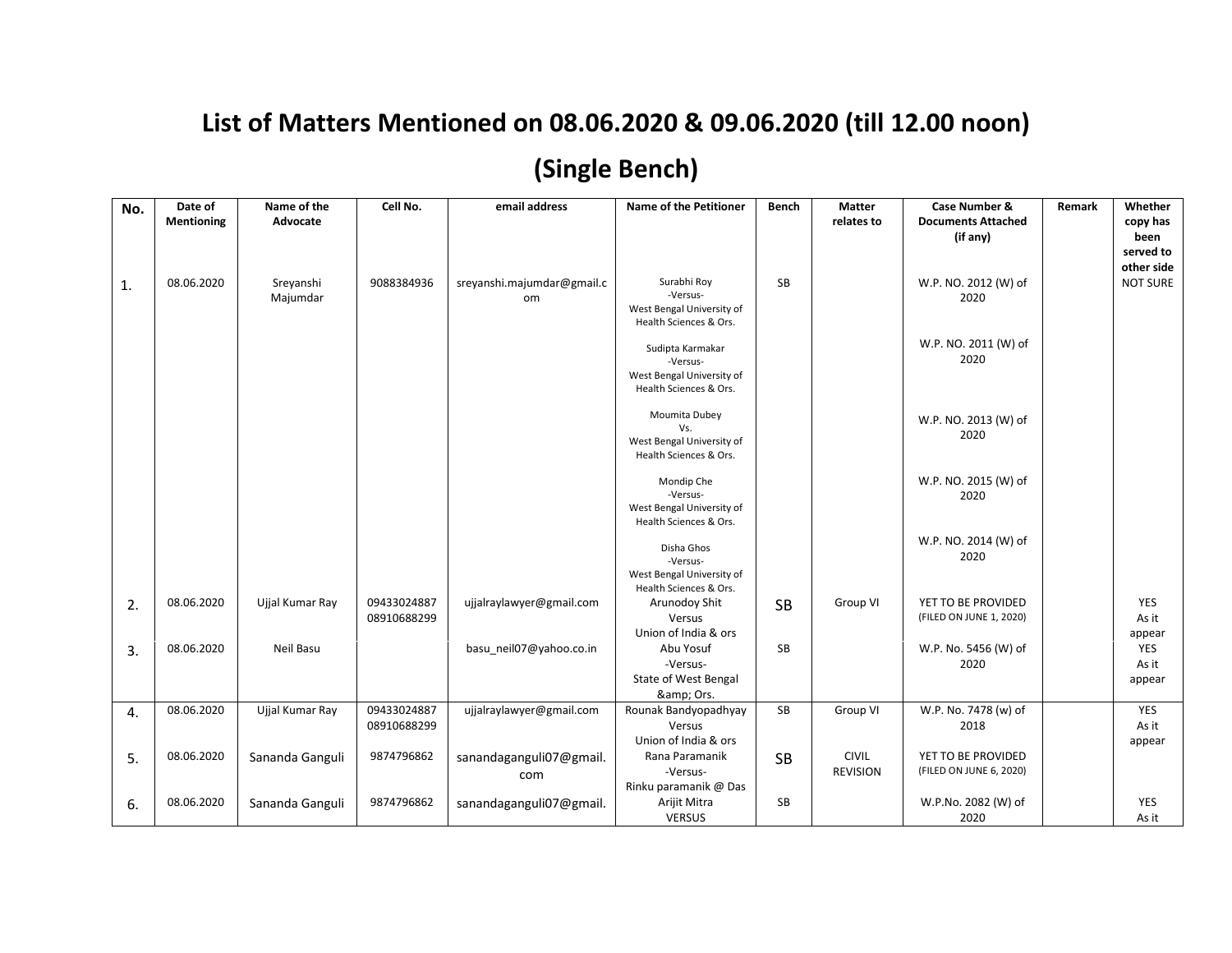|    |            |                       |                          | com                            | The State of West<br>Bengal & Ors.            |           |                                             | appear                     |
|----|------------|-----------------------|--------------------------|--------------------------------|-----------------------------------------------|-----------|---------------------------------------------|----------------------------|
| 7. | 08.06.2020 | Meghajit<br>Mukherjee | 9830203224               | meghajit@legaloptions.in       | Kejriwal Miiniing Pvt Ltd<br>& Anr            | <b>SB</b> | YET TO BE PROVIDED                          | <b>NOT</b><br><b>SUIRE</b> |
|    |            |                       |                          |                                | $-VS-$<br>Indian Bank                         |           |                                             |                            |
| 8  | 08.06.2020 | LAXMI PAT SURANA      | 99038 74447              | vikram8910@gmail.com           | Laxmi Pat Surana                              | <b>SB</b> | A P No. 380 of 2017                         | YES                        |
|    |            |                       |                          |                                | <b>VS</b>                                     |           |                                             | As it                      |
|    |            | (ORIGINAL SIDE)       |                          |                                | Pantaloon Retail (India)<br>Ltd. & Ors.       |           |                                             | appear                     |
|    |            |                       |                          |                                | Laxmi Pat Surana<br><b>VS</b>                 |           | AP No. 822 of 2016                          |                            |
|    |            |                       |                          |                                | Pantaloon Retail (India)                      |           |                                             |                            |
|    |            |                       |                          |                                | Ltd. & Ors.                                   |           |                                             |                            |
|    |            |                       |                          |                                | Future Enterprises Ltd.<br><b>VS</b>          |           | AP No.700 of 2016                           |                            |
|    |            |                       |                          |                                | Laxmi Pat Surana                              |           |                                             |                            |
|    |            |                       |                          |                                |                                               |           |                                             |                            |
|    |            |                       |                          |                                | <b>Future Market</b><br>Networks Ltd.         |           | AP No. 698 of 2016                          |                            |
|    |            |                       |                          |                                | Vs                                            |           |                                             |                            |
|    |            |                       |                          |                                | Laxmi Pat Surana                              | <b>SB</b> |                                             |                            |
| 9  | 08.06.2020 | Anirban Ghosh         | 9830054842<br>9674916077 | anirbanghosh1987@gmail<br>.com | Roshan Lal Agarwal<br>& Anr.                  |           |                                             | YES<br>As it               |
|    |            |                       |                          |                                | - Versus                                      |           |                                             | appear                     |
|    |            |                       |                          |                                | The State of West                             |           |                                             |                            |
| 10 | 08.06.2020 | Akshat Agarwal        | 9830085391               | akshatagl@live.com             | Bengal & Ors.<br>SMVD Polypack Limited        | <b>SB</b> | WP No. 2159 (W) of                          | YES                        |
|    |            |                       |                          |                                | v.                                            |           | 2020                                        | As it                      |
|    |            |                       |                          |                                | Commissioner of CGST                          |           |                                             | appears                    |
|    |            |                       |                          |                                | & CX, Kolkata North<br>Commissionerate & Ors. |           |                                             |                            |
| 11 | 08.06.2020 | Srinjoy               | 7044033555               | srinjoy.bhattacharya@kha       | Linde India Limited                           | <b>SB</b> | WP No. (W) 5466 of                          | <b>YES</b>                 |
|    |            | Bhattacharya          |                          | itanco.com                     | Versus                                        |           | 2020                                        | AS IT                      |
|    |            |                       |                          |                                | State of West Bengal &<br>Ors.                |           |                                             | APPEARS                    |
|    |            | Arijit Basu           |                          | basu.arijit.adv@gmail.co       |                                               |           |                                             |                            |
|    |            |                       | 9830598262               | m                              | LINDE INDIA LIMITED                           | SB        | C.A.N. No. 3179 of 2020                     |                            |
|    |            |                       |                          |                                | -Versus-<br>STATE OF WEST                     |           | C.A.N. No. 3180 of 2020<br><b>WITH</b>      |                            |
|    |            |                       |                          |                                | <b>BENGAL &amp; ORS</b>                       |           | W.P. No. 5466 (W) of                        |                            |
|    |            |                       |                          |                                |                                               |           | 2020                                        |                            |
| 12 | 08.06.2020 | Rituparna             | 9674948429               | rituchatterjee0@gmail.co       | Alexy Vanijya Private<br>Limited (APPLICANT)  | <b>SB</b> | CAN No. 2781 of 2020<br>CO No. 4266 of 2019 | Yes<br>As it               |
|    |            | Chatterjee            |                          | m                              | AND                                           |           |                                             | appears                    |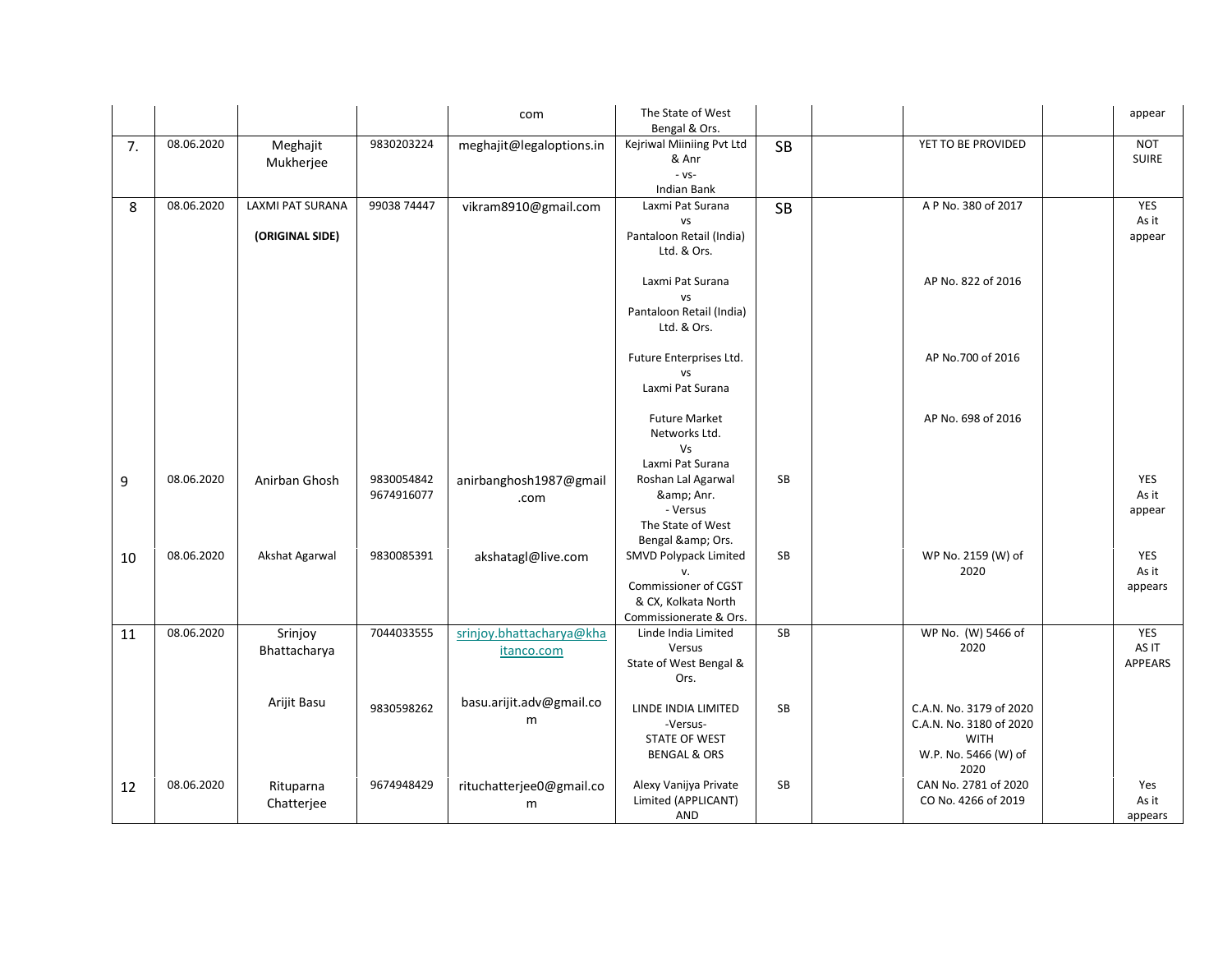| 13 | 08.06.2020                                   | Subhas Chandra<br>Sarkar                                 | 8777434429<br>9830411392                           | scsarkar1951@gmail.com          | Arch Infra Properties<br>Private Limited<br>Versus<br>Alexy Vanijya Private<br>Limited & Others<br>Gautam Kundu<br>VS.<br><b>Block Land and Land</b><br>Revenue Officer<br>Ranaghat & others | <b>SB</b> |             | WP 12980 of 2019                                                                                    |                         |
|----|----------------------------------------------|----------------------------------------------------------|----------------------------------------------------|---------------------------------|----------------------------------------------------------------------------------------------------------------------------------------------------------------------------------------------|-----------|-------------|-----------------------------------------------------------------------------------------------------|-------------------------|
| 14 | 08.06.2020                                   | Suman Sankar<br>Chatteriee                               | 9051251252<br>9330183142                           | sumanschatterjee@gmail.<br>com  | Sheoraphuli Kancha<br>Sabzee Babsayee Samity<br>&<br>Versus<br>The State of West<br>Bengal & Ors.                                                                                            | <b>SB</b> |             |                                                                                                     | Yes<br>As it<br>appears |
| 15 | 08.06.2020<br><b>ORIGINAL</b><br><b>SIDE</b> | <b>ANAND</b><br><b>FARMANIA</b><br>(MENTIONED<br>THRICE) | 98369 00353                                        | anandfarmania@gmail.co<br>m     | HAKIMUDDIN BHEMAT<br>Vs<br>RAINOLEX AND ANR.                                                                                                                                                 | SB        |             | G.A. No. 366 of 2020<br>In connection with<br>C.S. No. 235 of 2019<br>With<br>G.A. No. 2637 of 2019 | Yes<br>As it<br>appears |
| 16 | 08.06.2020                                   | Anirban Ghosh                                            | 9830054842<br>9674916077                           | anirbanghosh1987@gmail<br>.com  | Roshan Lal Agarwal &<br>Anr.<br>- Versus<br>The State of West<br>Bengal & Ors.                                                                                                               | <b>SB</b> |             | YET TO BE NUMBERED                                                                                  | Yes<br>As it<br>appears |
| 17 | 08.06.2020                                   | <b>ANAND</b><br><b>FARMANIA</b>                          | 98369 00353                                        | anandfarmania@gmail.co<br>m     | Fajlur Rahman Molla<br>$-Vs$<br>Kolkata Municipal<br>Corporation & Ors.                                                                                                                      | <b>SB</b> |             | C.P.A.N. No. 694 of<br>2019<br>With<br>W.P. No. 2835 (W) of<br>2019                                 |                         |
| 18 | 08.06.2020                                   | saptarshi<br>chakraborty                                 | 9007319481<br>9830479228<br>Prasenjit<br>Mukherjee | saptarshilegal100@gmail.<br>com | Sk. Mobarak Ali<br>Mondal<br>- Versus<br>The State of West<br>Bengal & Ors.                                                                                                                  | <b>SB</b> | Article 226 | W. P. No. 5238 (W)<br>of 2020                                                                       | Yes<br>As it<br>appears |
|    |                                              |                                                          |                                                    |                                 | Namdar Sk.<br>- Versus<br>The State of West<br>Bengal & Ors.                                                                                                                                 | <b>SB</b> | Article 226 | W. P. No. 8841 (W)<br>of 2017                                                                       |                         |
| 19 | 09.06.2020                                   | madhurima<br>sarkar                                      | 8420560988<br>9836505036                           | poojasarkar1410@g<br>mail.com   | Sk. Mobarak Ali Mondal<br>- Versus<br>The State of West                                                                                                                                      | <b>SB</b> | Article 226 | W. P. No. 5238 (W) of<br>2020                                                                       |                         |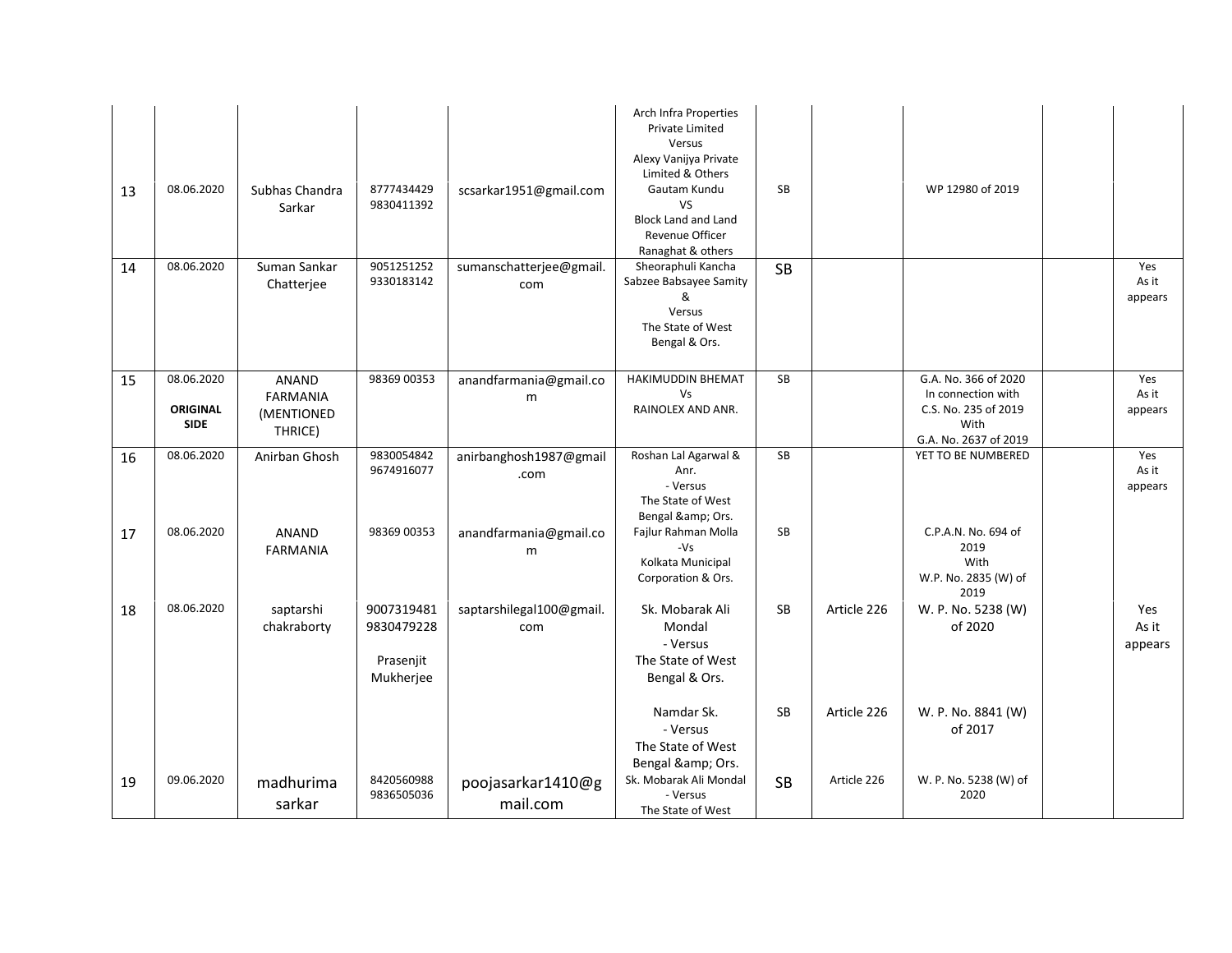|    |            |                                              |                                                      |                                 | Bengal & Ors.                                                                                         |           |                                                                                                                    |                      |
|----|------------|----------------------------------------------|------------------------------------------------------|---------------------------------|-------------------------------------------------------------------------------------------------------|-----------|--------------------------------------------------------------------------------------------------------------------|----------------------|
| 20 | 09.06.2020 | saptarshi<br>chakraborty                     | 8336003183<br>8240869980                             | saptarshilegal100@gmail.<br>com | No details given                                                                                      | <b>SB</b> |                                                                                                                    |                      |
| 21 | 09.06.2020 | saptarshi<br>chakraborty                     | 8336003183<br>8240869980                             | saptarshilegal100@gmail.<br>com | No details given                                                                                      | <b>SB</b> |                                                                                                                    |                      |
| 22 | 09.06.2020 | pradeep<br>sancheti                          | 9830096633                                           | sancheti2@gmail.com             | SUHANA AWAAS<br>PRIVATE LIMITED &<br><b>OTHRS</b><br>VS<br>Kolkata Municipal<br>Corporation & Others. | <b>SB</b> | W.P. No. 4783(W) of<br>2020                                                                                        |                      |
| 23 | 09.06.2020 | Jayanta<br>Samanta                           | 8981008889<br>9831350799                             | jayanta.advocates@g<br>mail.com | Madan Gayen @ Madan<br>Mohon Gayen,<br>Vs<br>The State of West<br>Bengal                              | <b>SB</b> | C.R.R NO. 1039 OF 2020<br>ARISING OUT OF<br>C.R.A.N. NO. 2 OF 2020<br>IN CONNECTION WITH<br>C.R.A. NO. 709 OF 2020 |                      |
|    |            |                                              |                                                      |                                 | CHAITANYA<br>BHATTACHARJEE<br>Versus<br><b>STATE OF WEST</b><br><b>BENGAL &amp; ORS.</b>              | <b>SB</b> | W.P. NO. 5463<br>(W) OF 2020                                                                                       |                      |
| 24 | 09.06.2020 | Nikita Patra                                 | 8240078842<br>9830708367<br>9830755064<br>9748456459 | nikita_patra@outlook.co<br>m    | MRS. SYBILLA JANE<br><b>MARGIT DE URAY</b><br>-Versus-<br>UNION OF INDIA and<br>Ors.                  | <b>SB</b> |                                                                                                                    |                      |
| 25 | 09.06.2020 | Arpa<br>Chakraborty                          | 09433024887<br>08910688299                           | adv_arpa@rediffmail<br>.com     | Dilip Kumar<br>Chakraborty<br>Versus<br>The State of West<br>Bengal & ors                             | <b>SB</b> | W.P. No. 27226 (w) of<br>2012                                                                                      |                      |
| 26 | 09.06.2020 | Nikita Patra<br>(DOUBLE<br><b>MENTIONED)</b> | 8240078842<br>9830708367<br>9830755064<br>9748456459 | nikita_patra@outlook.co<br>m    | MRS. SYBILLA JANE<br>MARGIT DE URAY<br>-Versus-<br>UNION OF INDIA and<br>Ors.                         | <b>SB</b> |                                                                                                                    |                      |
| 27 | 09.06.2020 | Suman<br>Banerjee                            | 9830055445                                           | suman.b@hotmail.co<br>m         | Bhaskar Ma]lick & Ors.<br>-Versus-<br>The State of West<br>Bengal & Ors.                              | <b>SB</b> | W.P. No. 5367 (w) of<br>2020                                                                                       | Yes as it<br>appears |
| 28 | 09.06.2020 | Jayanta<br>Samanta                           | 8981008889<br>9831350799                             | jayanta.advocates@g<br>mail.com | RAMENDRA MOHON<br>SARKAR<br>VERSUS<br>UNION OF INDIA & ANR                                            | <b>SB</b> | W.P. NO. 3337 (W) OF<br>2020                                                                                       |                      |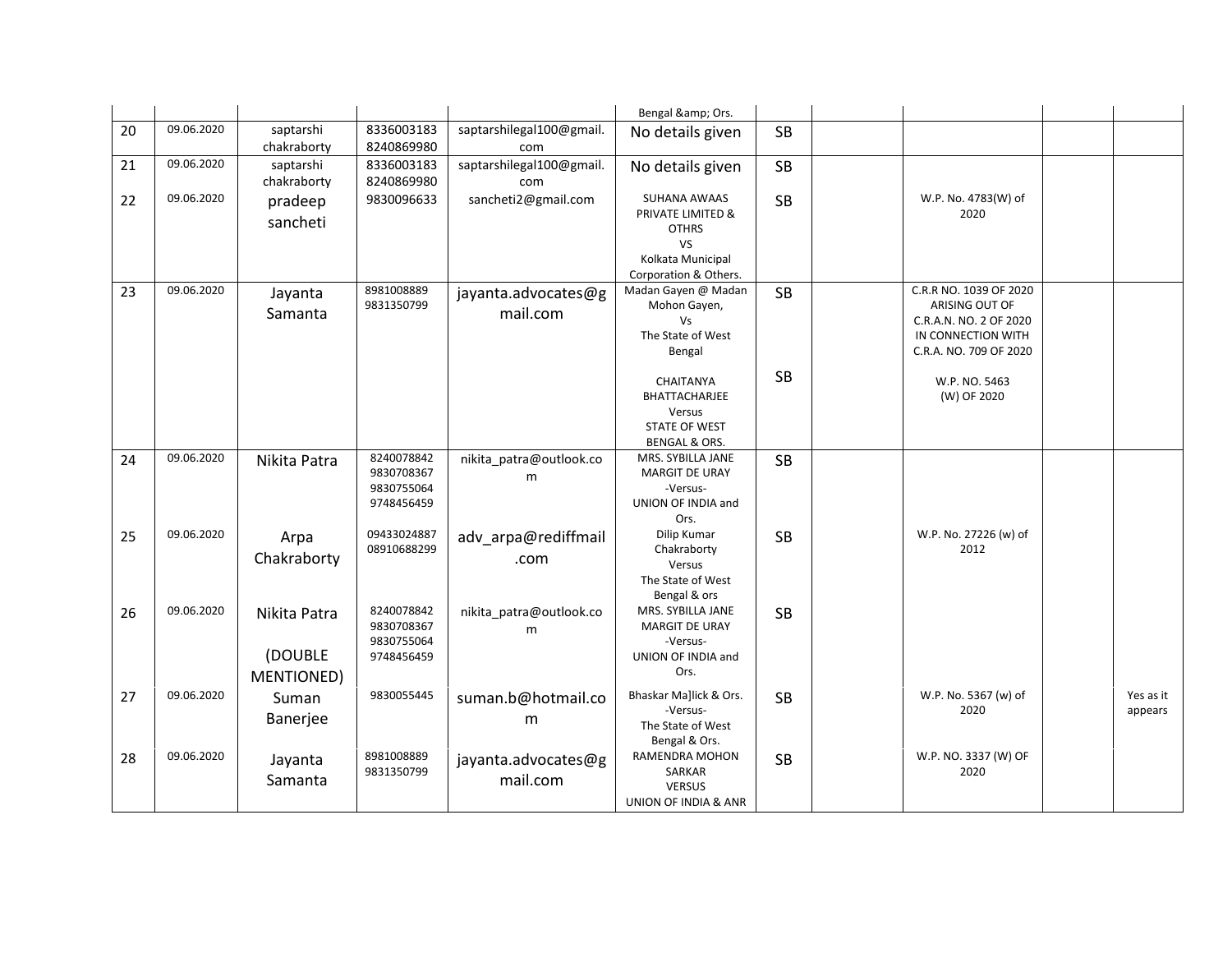| 29 | 09.06.2020 | Rajarshi<br>Chatterjee          | 9830039532                | rajarshichatterjee52<br>@gmail.com | J.S.Pigments Private<br>Limited<br>Versus                                | SB        |                                               |  |
|----|------------|---------------------------------|---------------------------|------------------------------------|--------------------------------------------------------------------------|-----------|-----------------------------------------------|--|
|    |            |                                 |                           |                                    | The State of West<br>Bengal & Ors.                                       |           |                                               |  |
| 30 | 09.06.2020 | Anwasha<br>Halder               | 9088265722                | anwasha.halder@gm<br>ail.com       | <b>Biswarup Dutta</b><br>Versus<br>The State of West<br>Bengal &; Ors.   | <b>SB</b> | W.P. 705 (W) OF 2020                          |  |
| 31 | 09.06.2020 | Amit Kumar                      | 9830951404                | amit.nag@aquilaw.c                 | Sanjay Kumar.<br>-Versus-                                                | <b>SB</b> | C.A.N. 3059 of 2020                           |  |
|    |            | Nag                             |                           | om                                 | Union of India & Ors.                                                    |           | W.P. No. 3025 (W) of<br>2020                  |  |
| 32 | 09.06.2020 | Subhas Chandra<br>Sarkar        | 8777434429<br>9830411392  | scsarkar1951@gmail.com             | Gautam Kundu<br><b>VS</b>                                                | <b>SB</b> | WP 12980 of 2019                              |  |
|    |            |                                 |                           |                                    | <b>Block Land and Land</b><br><b>Revenue Officer</b>                     |           |                                               |  |
| 33 | 09.06.2020 | madhurima<br>sarkar             | 8420560988<br>9836505036  | poojasarkar1410@g<br>mail.com      | Sk. Mobarak Ali Mondal<br>- Versus<br>The State of West<br>Bengal & Ors. | <b>SB</b> | W. P. No. 5238 (W) of<br>2020                 |  |
| 34 | 09062020   | Pratip kumar                    | 9830467964                | pratipadv13@gmail.c                | Masoom Traders & Anr.                                                    | <b>SB</b> |                                               |  |
|    |            | Chatterjee                      |                           | om                                 | <b>VS</b><br>The State of West<br>Bengal & Ors.                          |           |                                               |  |
| 35 | 09.06.2020 | Souvik Kundu<br><b>ORIGINAL</b> | 9432252219/<br>6290051128 | souvik@bosemitraco.<br>com         | L & W Commerce<br>Limited<br>$-Vs-$                                      | <b>SB</b> | AS No. 3 of 2014                              |  |
|    |            | <b>SIDE</b>                     |                           |                                    | The owners and parties<br>interested in the vessel<br>MV HAN BAEK I      |           |                                               |  |
| 36 | 09.06.2020 | Souvik Kundu                    | 9432252219                | souvik@bosemitraco.                | <b>IMI Glory Ltd</b>                                                     | <b>SB</b> | AS No. 5 of 2014                              |  |
|    |            | <b>ORIGINAL</b><br><b>SIDE</b>  | 6290051128                | com                                | $-Vs-$<br>The owners and parties<br>interested in the vessel             |           |                                               |  |
|    |            |                                 |                           |                                    | MV HAN BAEK I                                                            |           |                                               |  |
| 37 | 09.06.2020 | Avinaba Patra                   | 9836585072                | iamavinaba@gmail.c<br>om           | <b>Bijoy Mondal</b><br>-Versus                                           | <b>SB</b> | W. P. NO. 5407 (W) OF<br>2020 CAN NO. 3101 OF |  |
|    |            |                                 |                           |                                    | The State of West<br>Bengal & Ors                                        |           | 2020                                          |  |
| 38 | 09.06.2020 | Avinaba Patra                   | 9836585072                | iamavinaba@gmail.c<br>om           | Anamitra Bhattacharya<br>-Versus<br>The State of West                    | <b>SB</b> | W.P. No. 24176 (w) of<br>2020                 |  |
|    |            |                                 |                           |                                    | Bengal & Ors                                                             |           |                                               |  |